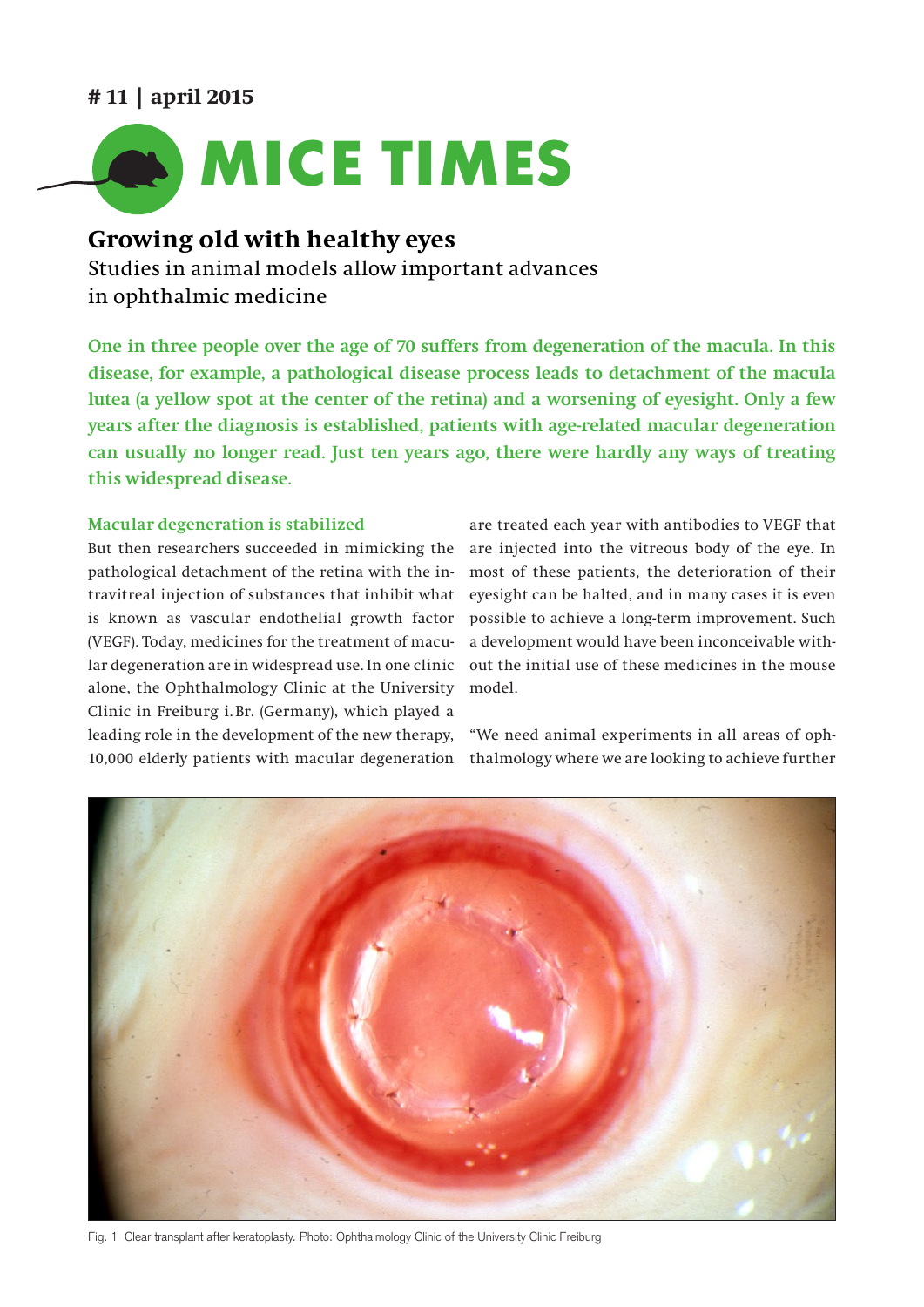advances in the future", says Prof. Thomas Reinhard, Director of the Ophthalmology Clinic at the University of Freiburg i.Br. A current field of research is in corneal transplantation. Thousands of patients a year receive a new cornea for the eye thanks to tissue donations. To avoid rejection reactions, ophthalmologists usually use cortisone eye drops for a limited period. The treatment is effective, but has substantial side effects: infections, dry eye, clouding of the transplanted cornea or cataract (= clouding of the lens). In 20 to 25 % of patients, the so-called steroid responders, longer-term use of cortisone can even destroy the optic nerve.

#### **Cornea transplants without cortisone**

Researchers are therefore looking for alternatives to cortisone. Scientists around Thomas Reinhard are pinning their hope in particular on azithromycin. This antibiotic substance has been on the market in the form of drops for some time. It has been suspected for some years that azithromycin could also have an anti-inflammatory effect and may thus be suitable as a substitute for cortisone in cornea transplants. The Freiburg researcher Dr. Katrin Wacker recently showed in the rat that the substance actually inhibits the immune response by blocking pro-inflammatory cytokines (cell growth proteins that stimulate inflammation). "According to these animal experiments, the immunomodulatory action of azithromycin has an efficacy similar to that of cortisone", says Reinhard. "The substance prevents invasion of defense cells, which can trigger a rejection reaction, and avoids clouding of the cornea."

The Freiburg researchers achieved their results in the established cornea transplantation model (rat keratoplasty model). In this model, the cornea of Fischer rats was transplanted into Lewis rats. In syngeneic transplantation of the cornea – i. e. transplantation within a (genetically identical) inbred strain – the operation did not trigger a rejection or inflammatory reaction, because the immune system did not identify the transplant as foreign tissue. But the immunologically induced rejection effects did occur, on the other hand, in the case of an allogeneic cornea transplant (i.e. in a genetically different strain). It is on this basis that tests have been carried out in the past on the efficacy of potential medicines such as cyclosporin A or in this case now azithromycin. The studies in the rat model showed that, with

the use of azithromycin, two-thirds of transplants remained clear and only a third were still rejected. This corresponds approximately to the therapeutic success achieved with cortisone. Clinical studies must now be carried out to show the extent to which azithromycin drops can reduce the use of cortisone in cornea transplants.

#### **Eye research is counting on the mouse**

"Animal experiments are mainly used in pharmacological research, whereas research in the surgical field usually makes use of other options for its procedures, such as the cadaver eye", says Prof. Thomas Kohnen, Director of Frankfurt University Eye Clinic. Kohnen speaks of a research project with primates on the accommodation process of the eye, which one of his senior physicians recently conducted in the USA. In the 1970s, the German ophthalmologist Rainer Sundmacher used monkeys in his research on keratitis caused by herpes simplex virus. But by far the most important animal model in ophthalmological research is the mouse, says Thomas Reinhard. The mouse is well defined and easy to maintain. In addition, rats and occasionally rabbits are also used. The latter are used, for example, in cataract research. This age-related disorder is associated with clouding of the lens. It is usually treated surgically with the implantation of an artificial lens. Since there is a relatively high proliferation rate in the capsular sac of rabbits, this animal model is an optimal solution for simulating human cataracts, says Prof. Kohnen.

The operation is safe and straightforward procedure. However, the operation does carry a risk of bacterial infection in the lens. This complication, the risk of which is 1 to 1000, can lead to loss of the eye. In animal experiments with rabbits, research is currently under way to establish whether infections can be prevented even more reliably than today by coating the lens. Scientists use the rabbit model for this, because the lens of the rabbit eye is more similar to that of the human eye than that of the mouse eye. Thanks to its size, artificial lenses lend themselves well to implantation.

#### **Committed to the 3Rs**

Ophthalmological research is making great efforts to replace animal experiments and to reduce the number of laboratory animals used and the stress to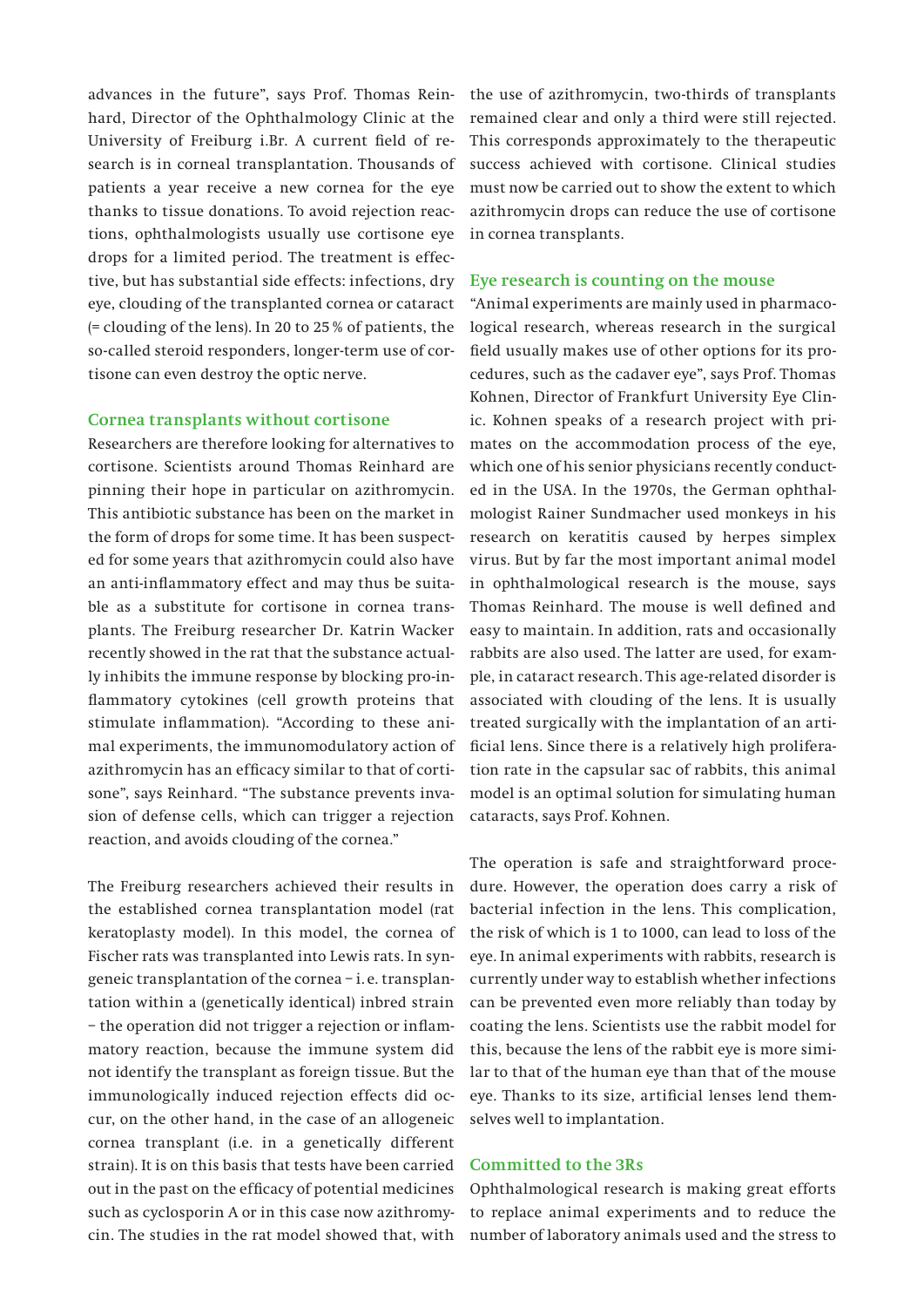which they are exposed in accordance with the principle of the 3Rs. One example is provided by the Aachen Center of Technology Transfer in Ophthalmology (ACTO). Thanks to the Ex Vivo Eye Irritation Test (EVEIT) developed here, experiments in live animals can be avoided. For EVEIT a rabbit cornea from the slaughterhouse is transferred to an artificial eye chamber suffused with fluid. Using this experimental arrangement ACTO is able, for example, to study the physical processes associated with the administration of a medicine (pharmacokinetics) outside the live eye.

"We are leading the world with this method", says Dr. Michael Dutescu, specialist in ophthalmology and scientific associate at ACTO. Using EVEIT, the researchers are investigating, for example, how medicines or care products can help to heal the cornea when it has been damaged by minor lesions on the surface. Another way of avoiding animal experiments has been taken by researchers at the Werner Reichardt Center for Integrative Neurosciences (CIN) at the University of Tübingen. They are testing methods of treating blindness and other forms of visual impairment directly in human tissue. This tissue comes from deceased cornea donors or from patients who had to have an eye removed.

### **Glaucoma research with and without animals**

"For many diseases of the eye, such as normal-tension glaucoma, we do not have any ideal animal models", says Prof. Josef Flammer, senior physician at the Eye Clinic of University Hospital Basel and leading glaucoma researcher. Normal-tension glaucoma is the form of glaucoma that is not characterized by increased pressure in the eye. But this disease of the optic nerve, which occurs with advancing age, also has a form that is associated with an increase in intraocular pressure. Research again relies on animal experiments for this clinical condition, e.g. for measuring the intraocular pressure, which forms the basis for a better understanding of the disease and for effective treatments. The medical device company Implandata Ophthalmic Products has developed a pea-sized pressure sensor that can be implanted in the eye and used for telemetric readings of intraocular pressure. The sensor has been tested in laboratory animals. At present, an observational study is underway at six university eye clinics in Germany.

Intraocular pressure, which is essential for eye function, is regulated by the aqueous humor. This is formed by the ciliary body, then flows in healthy subjects from the posterior to the anterior chamber and from here through the trabecular meshwork and Schlemm's canal into the bloodstream. If the outflow of the aqueous humor is disturbed, the intraocular pressure increases and leads to the optic nerve damage that is typical of glaucoma. To treat glaucoma, doctors today prescribe medication to try lowering intraocular pressure. Another approach consists in creating an artificial drainage channel through the sclera and the conjunctiva. A current research project at the University of Freiburg is using the mouse model to study how "long-



Fig. 2 The ring-shaped eye implant of medical device company Implandata Ophthalmic Products. Photo: Uwe Seidenfaden/University Clinic Magdeburg